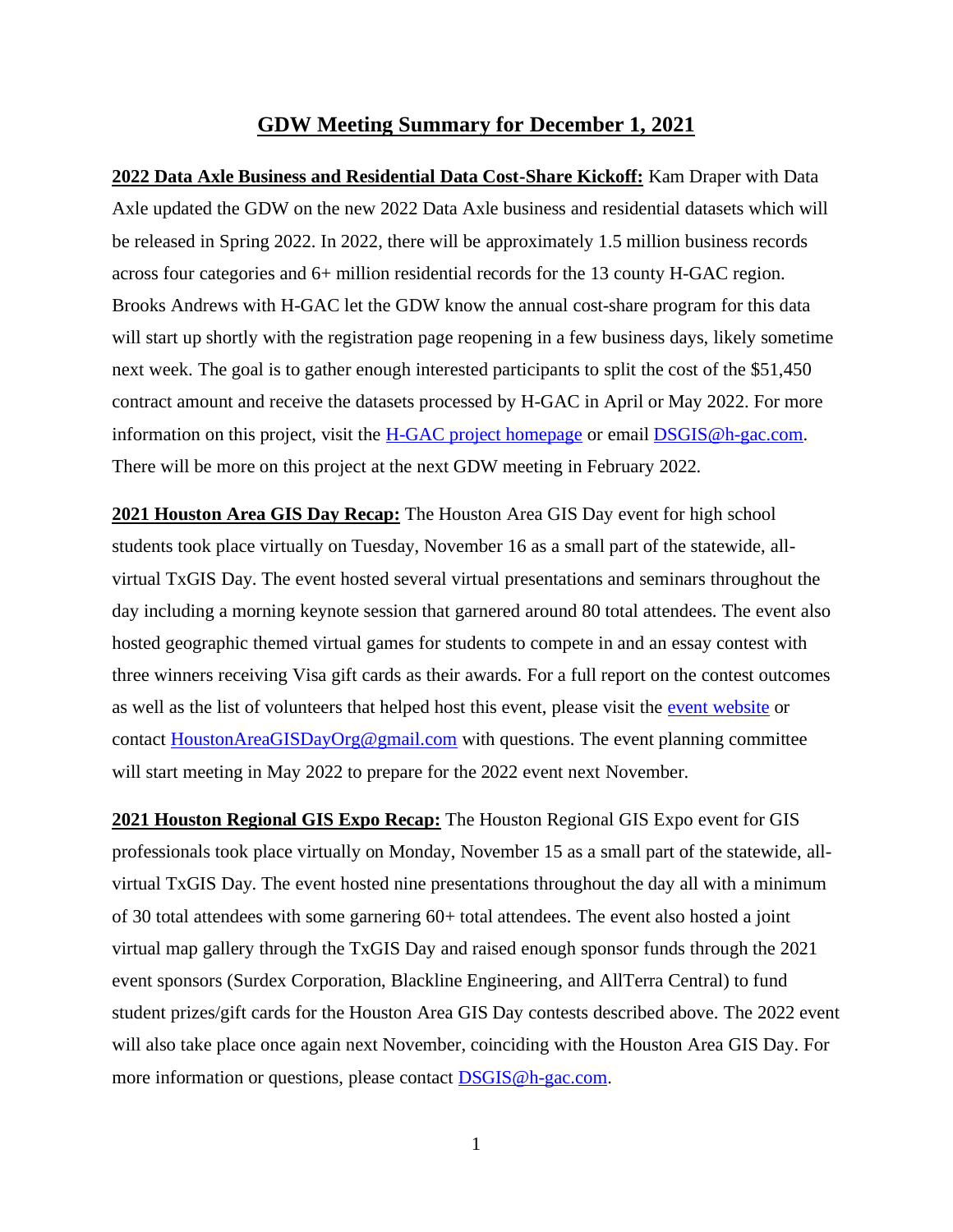**2022 H-GAC Aerial Imagery Cost-Share Update:** The 2022 H-GAC Aerial Imagery Cost-Share project is making the transition from registration to full participation and acquisition in December. In November, H-GAC emailed coverage maps, price quotes, letters on intent, and a pricing sheet to all 38 registrants. These four documents along with the emailed instructions will help registrants determine the coverage and price they wish to participate at in 2022. The letters of intent solidify your participation in the 2022 project are due back to H-GAC by the end of the business day on Wednesday, December 15. If your quote seems too high, you can contact H-GAC who can unlock your coverage selection to allow you to move to a lower pricing tier that fits your budget or in special cases H-GAC can work with you on a price that better aligns with your budget. You can also add more tiles to you coverage so long as you stay within your current pricing tier; just email them to [DSGIS@h-gac.com](mailto:DSGIS@h-gac.com) along with your signed and completed letter of intent document. Lastly, all 2022 participants will receive both 6 Inch RGB and 6 Inch CIR in both physical and electronic formats this year with the CIR product not adding additional any cost to your price quote. H-GAC will be reaching out to all registrants in the next two weeks to return the letters of intent back to H-GAC so acquisition can begin closer to the new year. After acquisition is complete, H-GAC will discuss the idea of skipping the user QA/QC phase with the Aerial TAC group closer the next GDW meeting in February 2022. For more information or questions, please visit the [project website](https://www.h-gac.com/aerial-imagery-cost-share) or contact [DSGIS@h-gac.com.](mailto:DSGIS@h-gac.com)

## **Guest Presentation – EarthCache: An On-Demand Data Platform to Acquire Temporally**

**Current Geospatial Data:** Jody Andruszkiewicz with SkyWatch presented an overview of their EarthCache product which is an on-demand satellite imagery acquisition platform that allows users to select current, future, or archived satellite imagery at different resolutions and color band combinations. Jody demonstrated the platform to the GDW members in attendance and fielded questions on pricing and availability. More information on the EarthCache platform can be found in Jody's [presentation](https://www.h-gac.com/getmedia/03712bce-af43-4443-9617-a7f9312ae620/SkyWatch-Presentation) or by contacting Jody to find out how SkyWatch can provide your organization with geospatial data and imagery solutions that fits your needs.

## **Announcements/Other Items:**

o H-GAC reminded the GDW that there will not be a meeting in January 2022 due the proximity of the New Year's holiday. The next meeting will be on February 2, 2022 held virtually on Microsoft Teams.